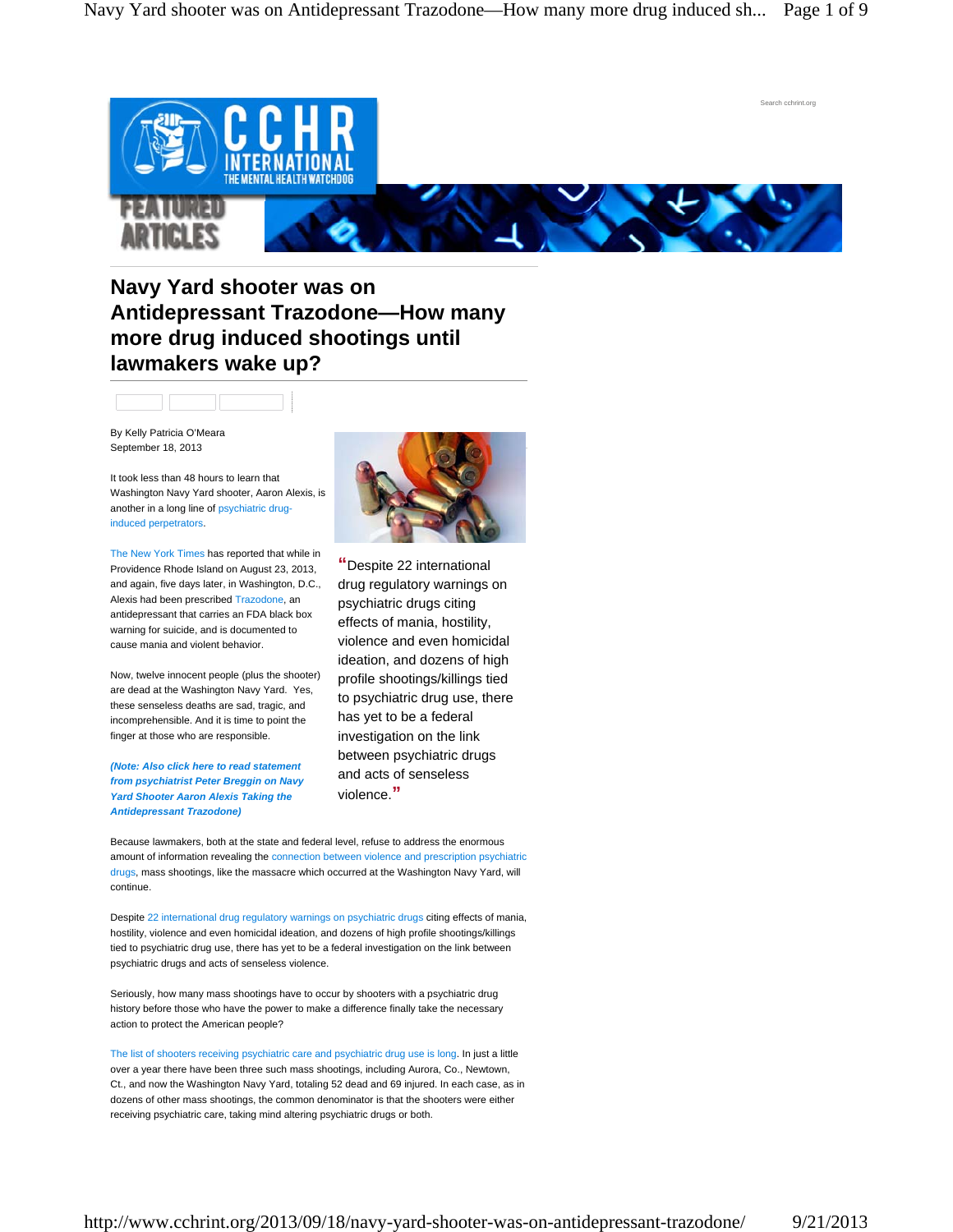While law enforcement fumbles around trying to figure out a motive, it may behoove them to look at Alexis' psychiatric history and, specifically, his complete psychiatric drug "treatment" record. This information is imperative and yet, it is astounding that more often than not, obtaining the psychiatric drug information of the shooters is withheld from the public for months and years.

A perfect example of this is the lawsuit that has been filed in Connecticut to force the state's Medical Examiner to release the psychiatric history and psychiatric drug data regarding gunman, Adam Lanza.

The same difficulties occurred with Aurora, Co., shooter, James Holmes, who also was under psychiatric care, and although police recovered antidepressants from his apartment, the media barely mentioned it and legislators ignored pursing



*Alleged Navy Yard shooter, Aaron Alexis, is reported to have been taking the antidepressant Trazodone.*

the role these drugs may have played in yet another mass shooting tied to psychiatric drug use.

People are dying needlessly. This information isn't a state secret. The proverbial cat has been out of the bag for years about the connection between psychiatric drugs and violence. Even the Food and Drug Administration (FDA) gets it, and acknowledges that psychiatric drugs can cause both suicide and violence.

Ironically, even the military has finally begun to address the over-prescription of psychiatric drugs because of the epidemic of military suicides. Unfortunately, a recent study, conducted for the Department of Defense, DoD, looked at dozens of factors that may contribute to the military suicides but, believe it or not, failed to even mention psychiatric drug use, which according to DoD's own data, is increasing yearly.

These are not benign drugs. They alter the mind. The FDA's MedWatch system reveals that between 2004-2012, there were 14,656 reports of psychiatric drugs causing violent side effects—1,415 cases of homicidal ideation/homicide, 3,287 cases of mania & 8,219 cases of aggression. The FDA admits that less than 1% of all serious events are ever reported to it, so the actual number of side effects occurring are most certainly higher**.**

This isn't guess work. It is documented. At least 31 school shootings and/or school-related acts of violence have been committed by those taking or withdrawing from psychiatric drugs, resulting in 162 wounded and 72 killed.

Mania, hostility, violence, suicidal ideation and even homicidal ideation are adverse effects of psychiatric drugs. Twenty-two international drug regulatory warnings have been issued for psychiatric drugs.

What part of these national and international warnings, the FDA's Black Box Warnings and the lengthy list of shooters (including Alexis) with psychiatric drug use, don't lawmakers understand? How many more innocent people have to die because lawmakers lacked the courage to explore the possibility of a connection between psychiatric drugs and violence?

–

*Kelly Patricia O'Meara is an award winning former investigative reporter for the Washington Times, Insight Magazine, penning dozens of articles exposing the fraud of psychiatric diagnosis and the dangers of the psychiatric drugs – including her ground-breaking 1999 cover story, Guns & Doses, exposing the link between psychiatric drugs and acts of*  senseless violence. She is also the author of the highly acclaimed book, Psyched Out: How Psychiatry Sells Mental Illness and Pushes Pills that Kill. *Prior to working as an investigative journalist, O'Meara spent sixteen years on Capitol Hill as a congressional staffer to four Members of Congress. She holds a B.S. in Political Science from the University of Maryland.*

## **Stay Informed! FREE subscription to CCHR's email newsletter:**

Enter your email address here... Subset of the subset of the subset of the subset of the subset of the subset of the subset of the subset of the subset of the subset of the subset of the subset of the subset of the subset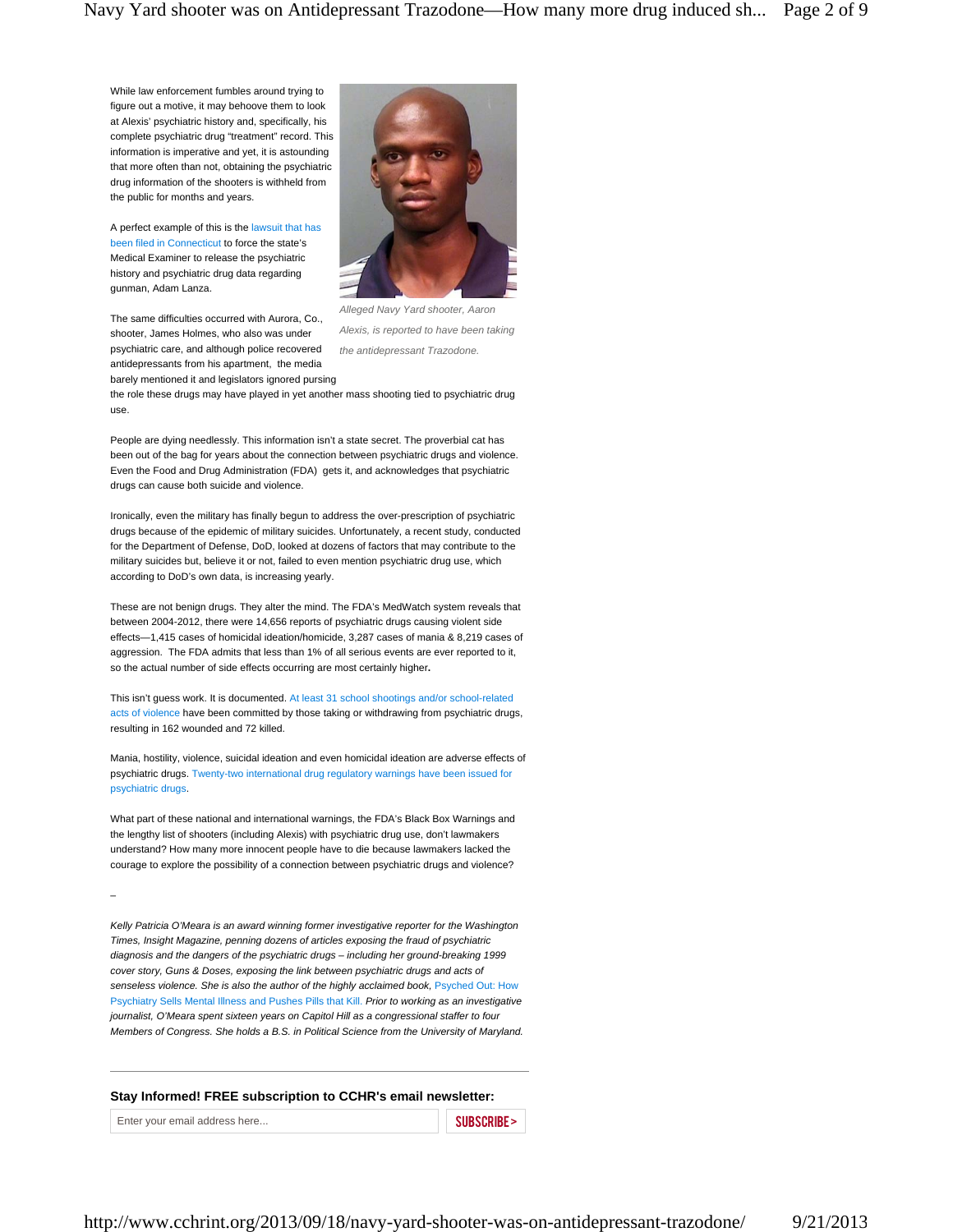Like 3,605 people like this. Be the first of your friends.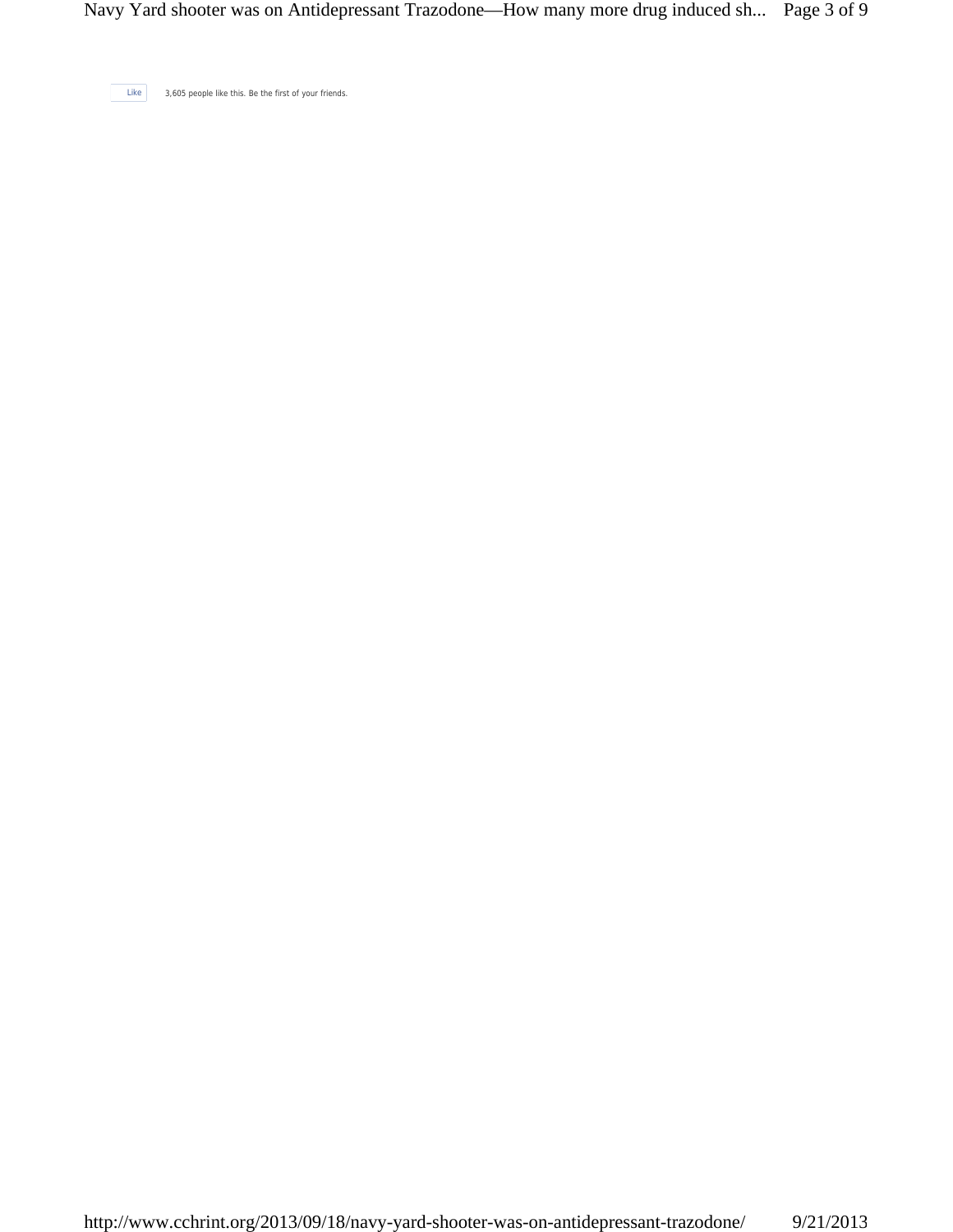**SHARE YOUR STORY/COMMENT**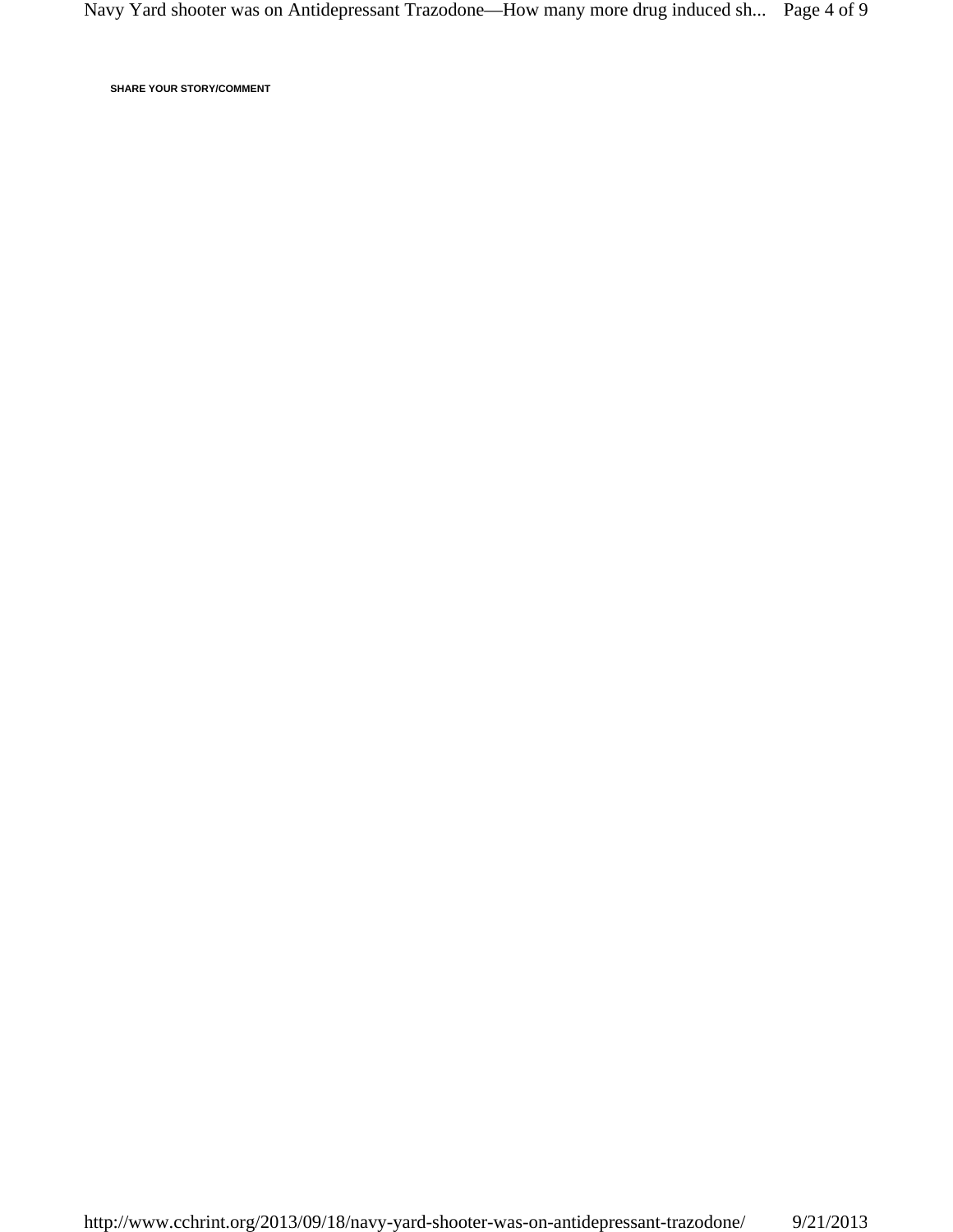



**Richard Reich**

This has been so well-documented for so long, it's time to start investigating why Congress has